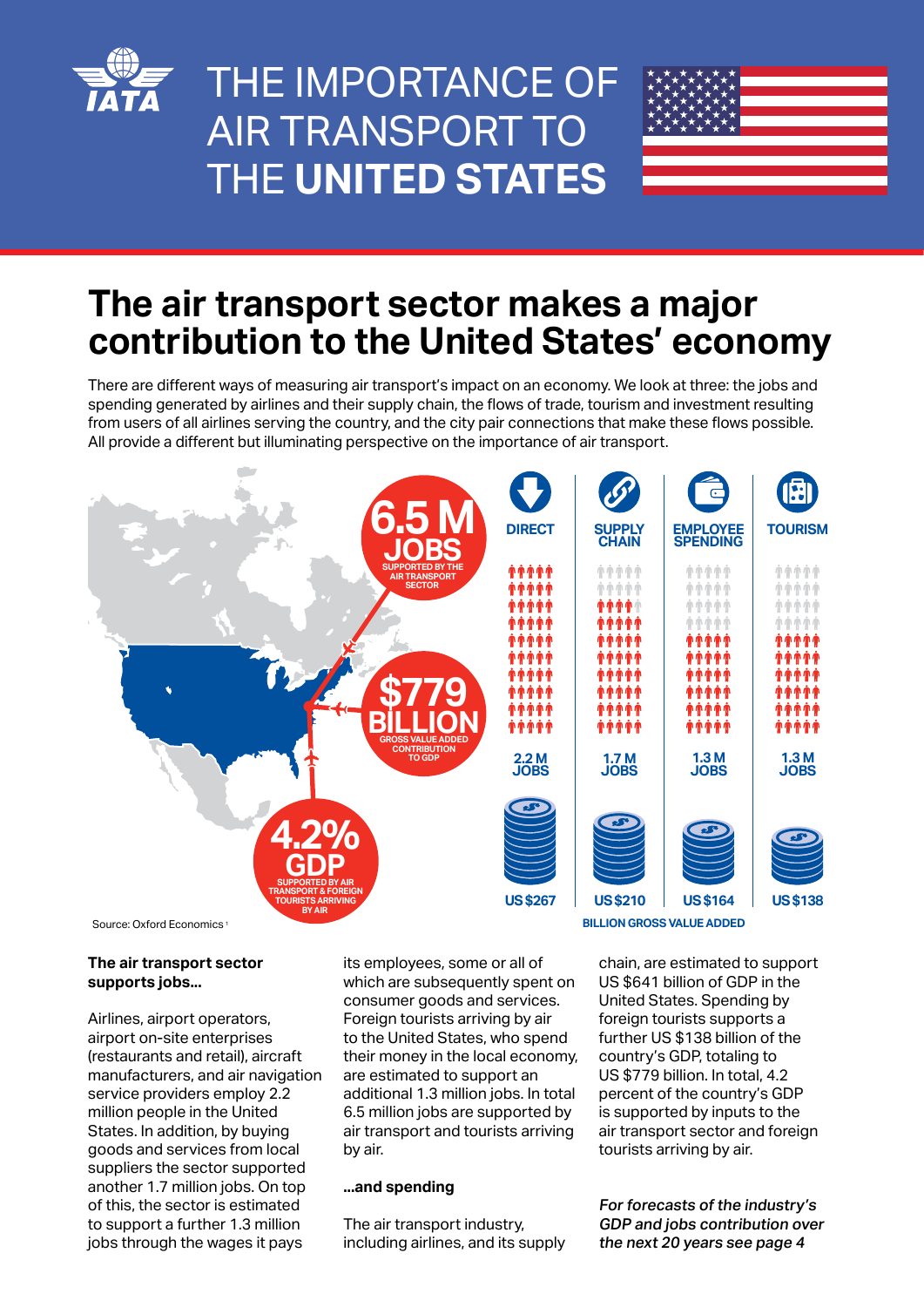

## **Air transport facilitates flows of goods, investment and people**



Note: Data relate to all modes of transport. Foreign direct investment (FDI) figure represents cumulative inward stock at the end of 2017 Source: UNWTO, UNCTAD and World Bank 2

The most important benefits from air transport go to passengers and shippers and the spillover impacts on their businesses. The value to passengers, shippers

#### **Top five international tourist arrivals (all modes of transport) by country of residence3**

- 1. Canada
- **Mexico**
- 3. United Kingdom
- 4. Japan
- 5. China

Source: UNWTO and IATA<sup>2</sup>

and the economy can be seen from the spending of foreign tourists and the value of exports (though note these figures include all modes of transport). A key

#### **Top five busiest direct flights arrivals**

- 1. Canada
- 2. Mexico
- 3. United Kingdom<br>4. Japan
- 4. Japan
- 5. Dominican Republic

#### economic flow, stimulated by good air transport connections, is foreign direct investment, creating productive assets that will generate a long-term flow of GDP.

#### **Top five busiest air cargo routes**

- 1. People's Republic of China<br>2. United Kinadom
- 2. United Kingdom<br>3. Japan
- 
- 3. Japan Republic of Korea
- 5. Germany

### **Annual passenger flows by region (origin-destination, '000s)**



Source: IATA Direct Data Solutions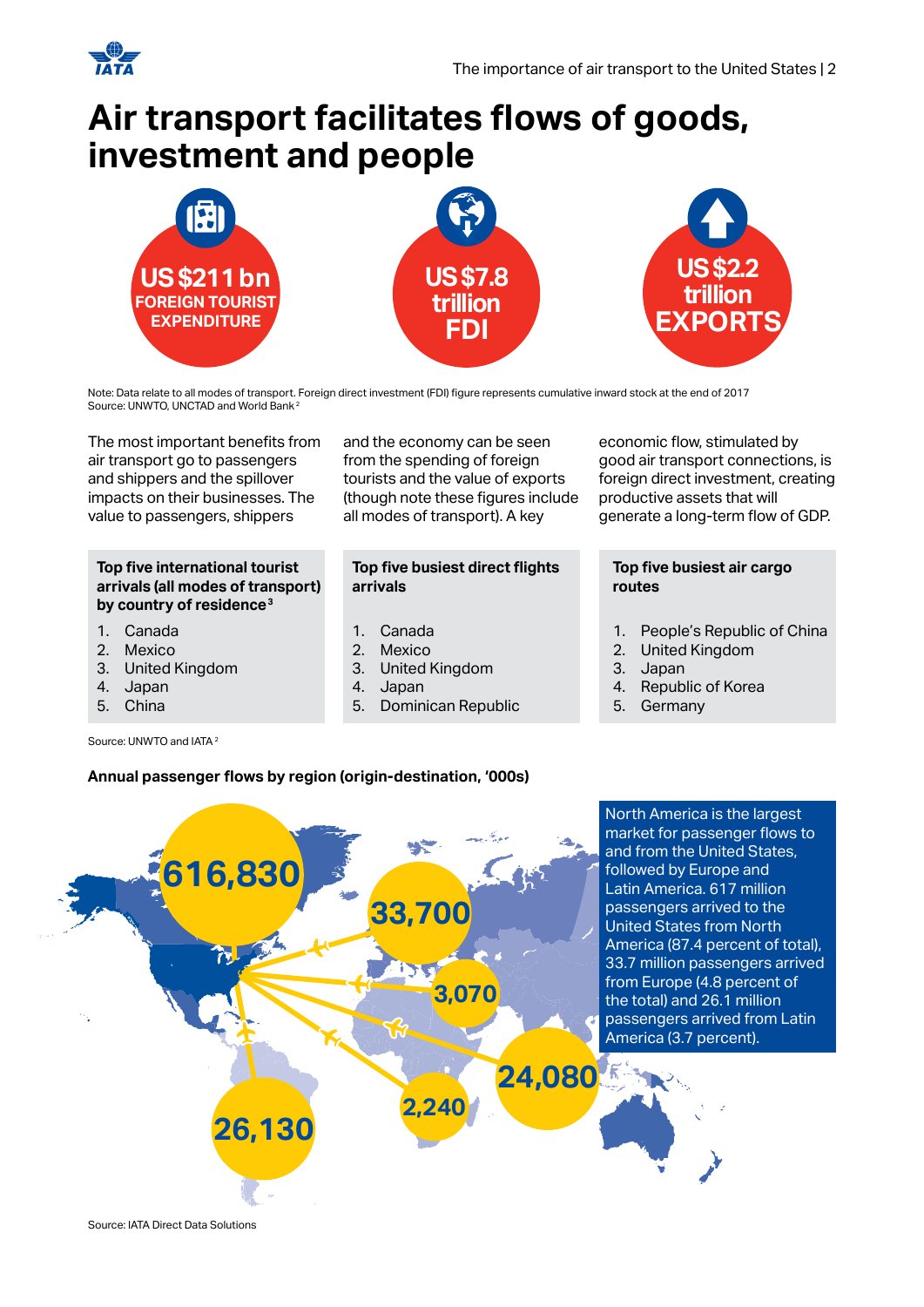

## **Air transport connects the United States to cities around the world**

Air transport generates benefits to consumers and the wider economy by providing speedy connections between cities. These virtual bridges in the air enable the economic flows of goods, investments, people and ideas that are the fundamental drivers of economic growth.

#### **Map of the United States' air connectivity, by its largest markets (segment basis) <sup>4</sup>**



IATA's measure of how well a country is connected to economically important cities around the world is shown above. The map shows the United States'

#### **Number of international city pairs direct service in the top ten countries by passenger numbers in the world**







Source: IATA, Aviation Benefits Beyond Borders 2018 report